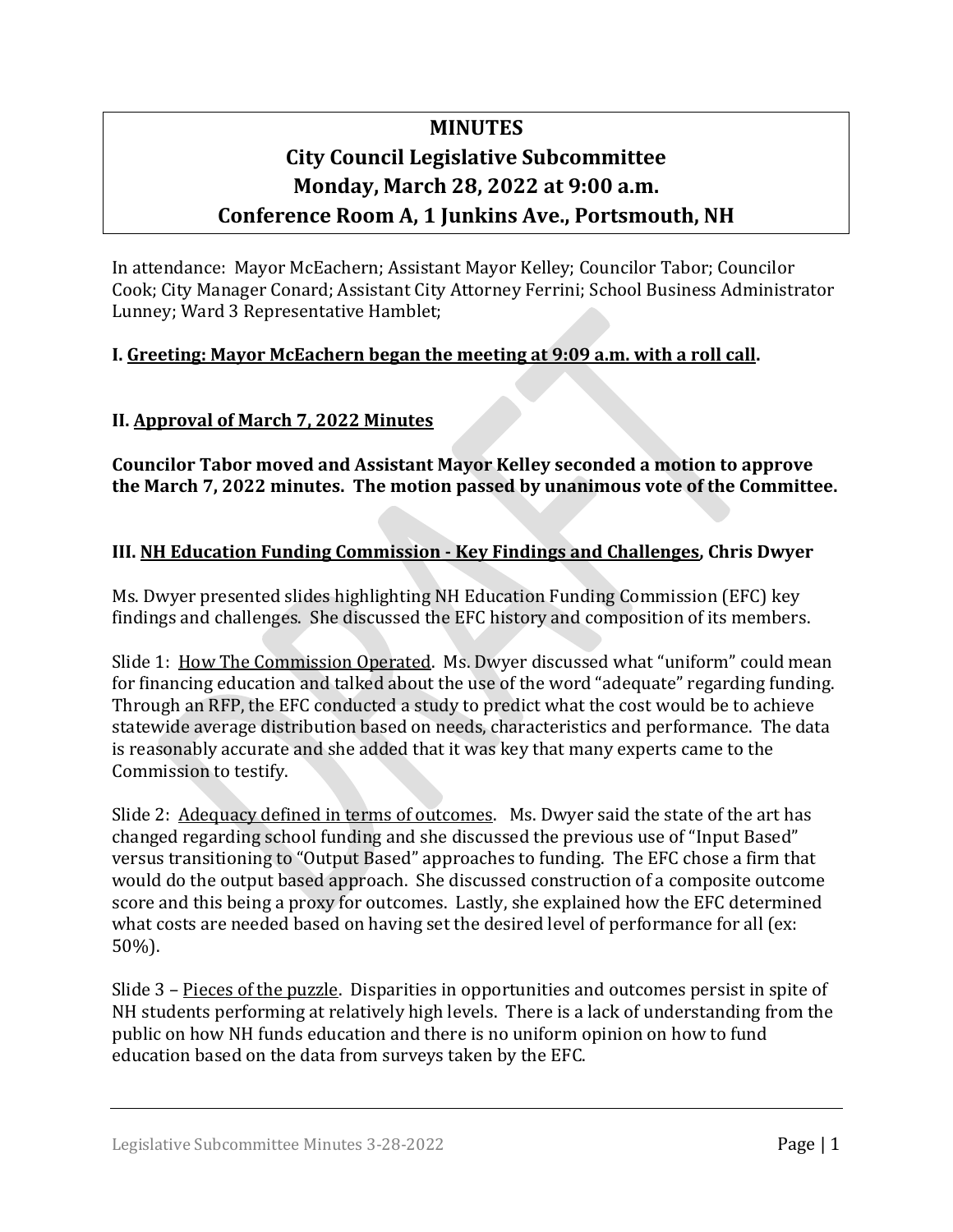Slide 4: Questions that were answered. She said questions that were reasonably answered in the work of the Commission include: scope of current inequities; adequate education to meet requirements; cost per pupil; varying costs; equalized valuation and gaps between funding and costs.

Slide 5. Questions that did not receive adequate attention include how to pay for costs. Someone would really have to delve into the sources of revenue to meet the gaps.

The Mayor asked if the Commission talked about identifying the problem and realized that a solution would be out of grasp if there was no way to fund. Ms. Dwyer answered no.

The Mayor asked Ms. Dwyer if she had time to consider if the NH Freedom Accounts would change the Commission's recommendations. She said she did not think it would change the pattern of inequity and it was too early to tell if it would. She thought probably not hurt but it would not likely help.

Slide 6: Districts with higher property values generally spend more than districts with lower property values. This slide showed Current Spending Per Pupil as a function of Equalized Valuation Per Pupil. The graph showed that Portsmouth spends a little above average.

Slide 7: Districts with lowest poverty rates typically have outcomes that are 1-2 standard deviations below the state average. This slide showed a table of the relationship between student outcomes and free or reduced lunch rate. Manchester was at the lowest achievement level, and Portsmouth has a high student outcome. It is easy to see what the 'not spending' does and how it influences achievement. The pattern shows extreme disparity compared to other states.

The Mayor asked if there was a way to break out the data on who gets free or reduced lunch, and Ms. Dwyer said that could be weighted but was not done. The Mayor would be interested in that data.

Councilor Cook, Ms. Dwyer and Mr. Lunney discussed cost of living, teacher salaries and accounting for variations in income versus outcome based approaches to funding.

Slide 8: Selected Commission recommendations include: increased State funds; differentiated weighs; elimination of excess SWEPT 'grant' with no retention of excess SWEPT and property tax relief to low/moderate income homeowners.

Slide 9: Concerns. Ms. Dwyer said the EFC did not talk about the ability to pay; alternative revenue sources; addressing flaws and fairness and the weak position of the Department of Education in terms of accountability and support of districts. She noted there was no guarantee that the amount that Portsmouth sent to the State was used for improving the schools. We need a guarantee or enforcement mechanism so that we would know that the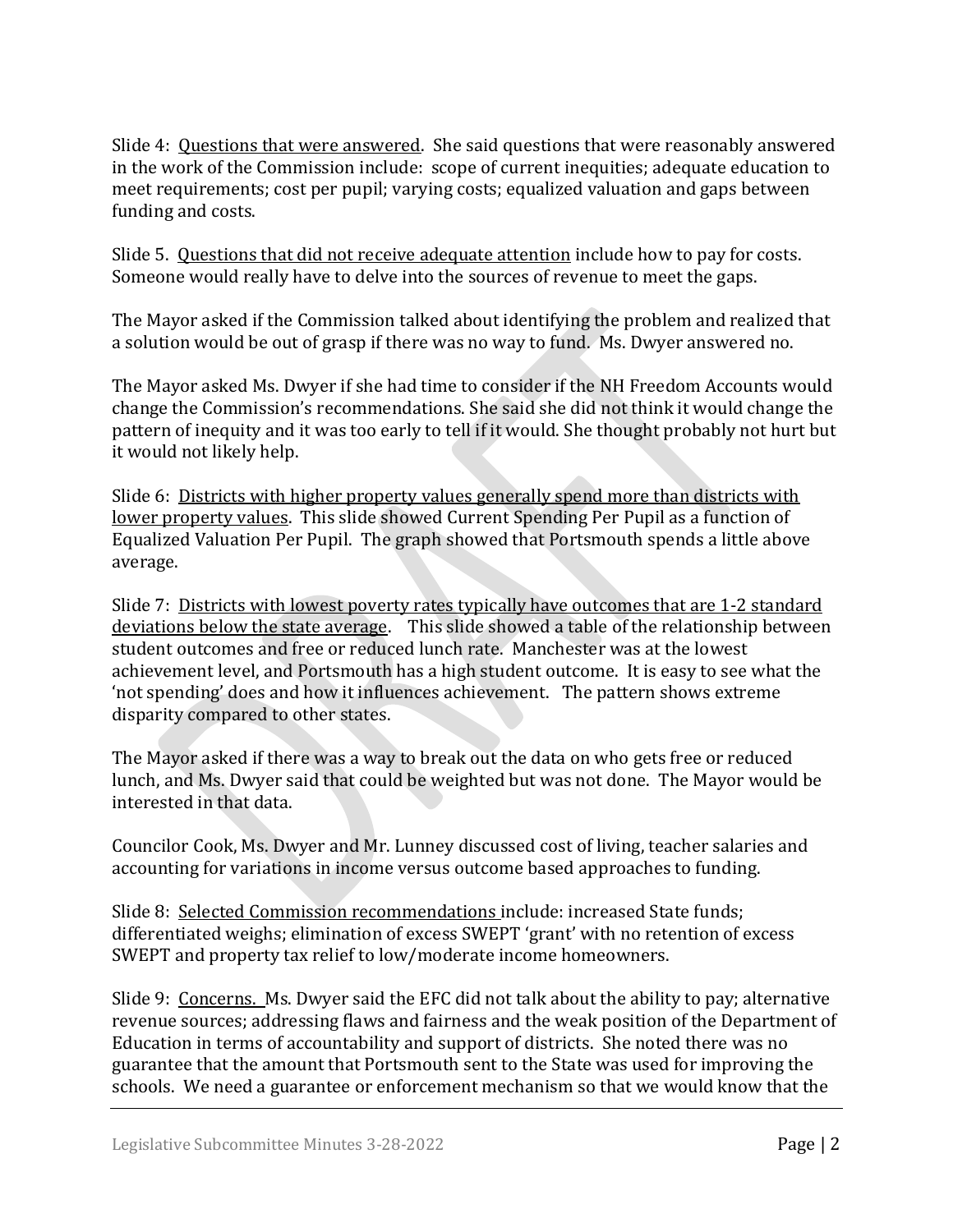\$11,000,000 that Portsmouth sent would go to improving the schools. She said this was raised but not addressed.

The Mayor thanked Ms. Dwyer for her presentation.

Councilor Tabor said disparities between communities keeps widening as more towns are moving into the low end. It would be hard to stop all those towns if they banded together.

Ms. Dwyer said there are high administrative costs for small districts. Cooperative districts are breaking up and moving in the wrong direction. The goals should be outcomes and opportunities for kids.

Attorney Ferrini said the NH Fair Funding project has worked hard on identifying those communities and have been going to those towns to present the findings of the Commission. Ms. Dwyer said it is a real uphill battle and the pandemic exasperated that.

Mayor said the NH Constitution states that taxes must be applied equally. For example 5% would be different in Portsmouth than in Rochester. Those present discussed legislation; administrative costs; merging districts and incentivizing doing so. Ms. Dwyer mentioned Maine and Vermont as examples.

Councilor Cook gave examples and discussed small districts. Ms. Dwyer will be interested to see how Education Freedom Accounts (EFA) will play out.

The Mayor said as the bills come back, he would love to have Ms. Dwyer back to discuss how Portsmouth can make a case for equity and our position with SWEPT. He thanked her.

## **IV. Education Freedom Accounts, Nathan Lunney, School Business Administrator**

Mr. Lunney gave some history. His research shows that there is not very much impact in Portsmouth so far. The impact will come from the number of students that withdraw to take advantage of EFAs and it impacts state funding. He gave an example that 25 students here spread across 12 grades would not have much impact, but across one grade would result in a larger impact. That is the quick answer.

Mr. Lunney said there is the possibility that kids will tuition in. He said the EFA was established by the Legislature in June 2021 for funds to be made available to eligible families upon successful application. He discussed financial requirements and restrictions. The Mayor asked if there was an asset limit. Mr. Lunney said it is a substantial application process, but he'll get that information.

He further discussed sole source contract; managing funds for the students and the transfer of funds to the Education Trust Fund and the scholarship organizations. Those funds can be used for tuition, fees, supplies, transportation, higher education, anything reasonably related to education. He said eligibility is the most important in the first year. He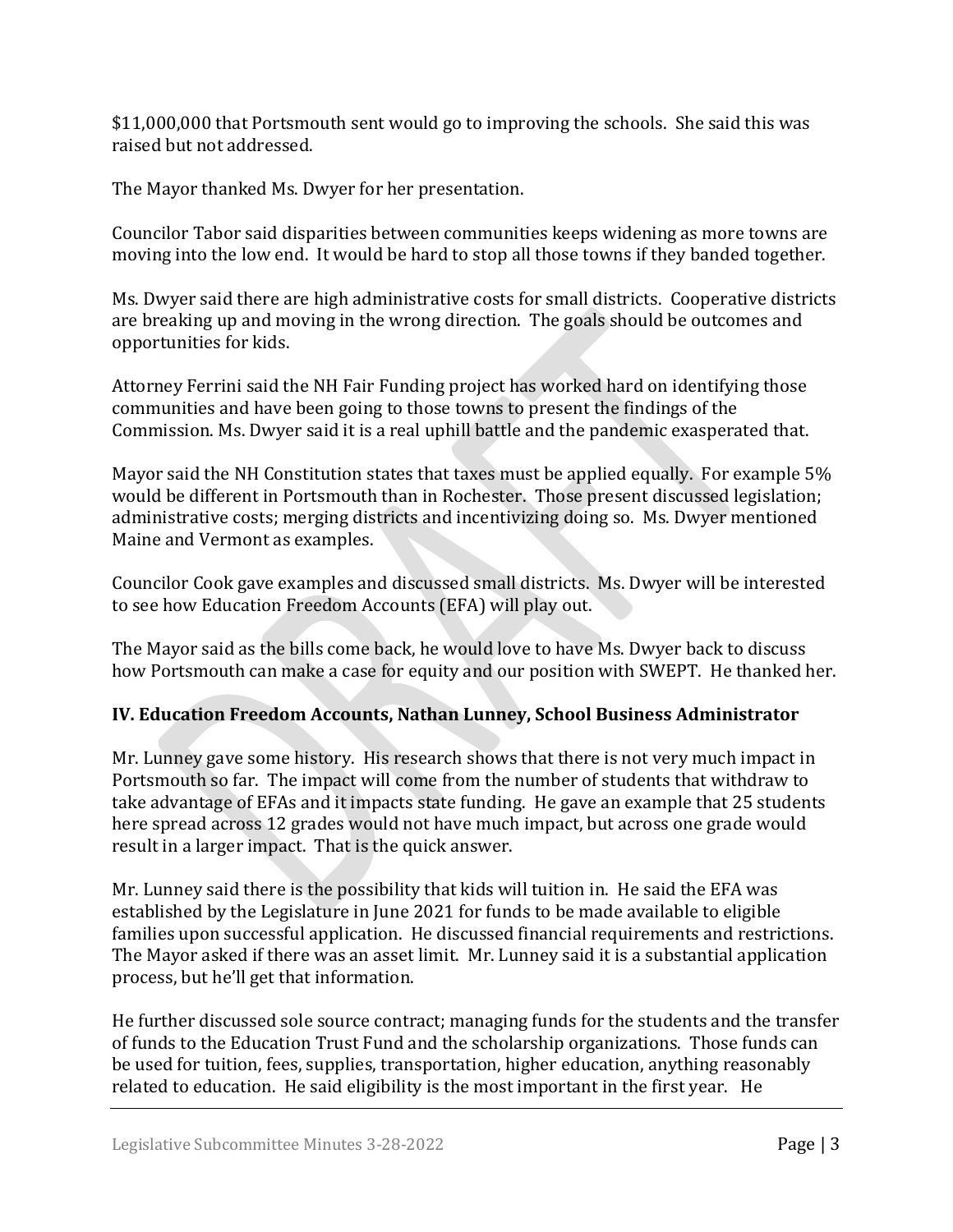discussed the base amount being 90% of what the State figures and 10% administrative costs figured. The base amount is \$3,400 and he discussed differentiated aid categories, with the upper end being approximately \$8,200. He discussed a phase out grant and said Portsmouth has a calculated adequacy that is lower than its property tax generates each year. He said his most recent research indicates that three students were participating in EFA. He anticipates that Portsmouth is not likely to see an impact in its funding stream.

The Mayor thanked Mr. Lunney.

## **V. Discussion of Legislation of interest to Mayors' Roundtable**

The Mayor discussed the two bills the group spoke about. One included writing a letter to State to increase the contribution to the retirement accounts to 7%. This was suggested by Mayor of Manchester. The Mayor anticipates that this was not likely to make it out of the House.

There also was support for a letter regarding Senate Bill 249. The Mayor was unclear where that stood. It would be sent to Concord and should be sent to the Governor.

## **VI. Discussion of Legislation of interest to City of Portsmouth**

[https://www.cityofportsmouth.com/sites/default/files/2022-](https://www.cityofportsmouth.com/sites/default/files/2022-03/BillsTracked%202022.03.22.pdf) [03/BillsTracked%202022.03.22.pdf](https://www.cityofportsmouth.com/sites/default/files/2022-03/BillsTracked%202022.03.22.pdf)

Attorney Ferrini said both the Senate and the House will be voting on numerous bills that are left this week for crossover. She gave updates on the following bills:

- HB1033 This was voted inexpedient to legislate (ITL).
- She said we were looking at statewide zoning bills and many died of natural causes.
- HB1177 was tabled.
- HB 1098 was voted ITL.
- HB1087 tabled.
- $\bullet$  HB1072 tabled.
- HB1255 was voted ITL
- The Sanctuary Cities bill was amended, and she has reached out to get details of the amendments. They will move forward on testimony on remaining bills when they crossover.

The Assistant Mayor would like to see HB1393 tracked, the school budget cap. She believes that should stay in house and be a School Board decision. Attorney Ferrini will track this bill.

Councilor Tabor asked if Short Term Rental bill likely to pass, and Attorney Ferrini answered yes.